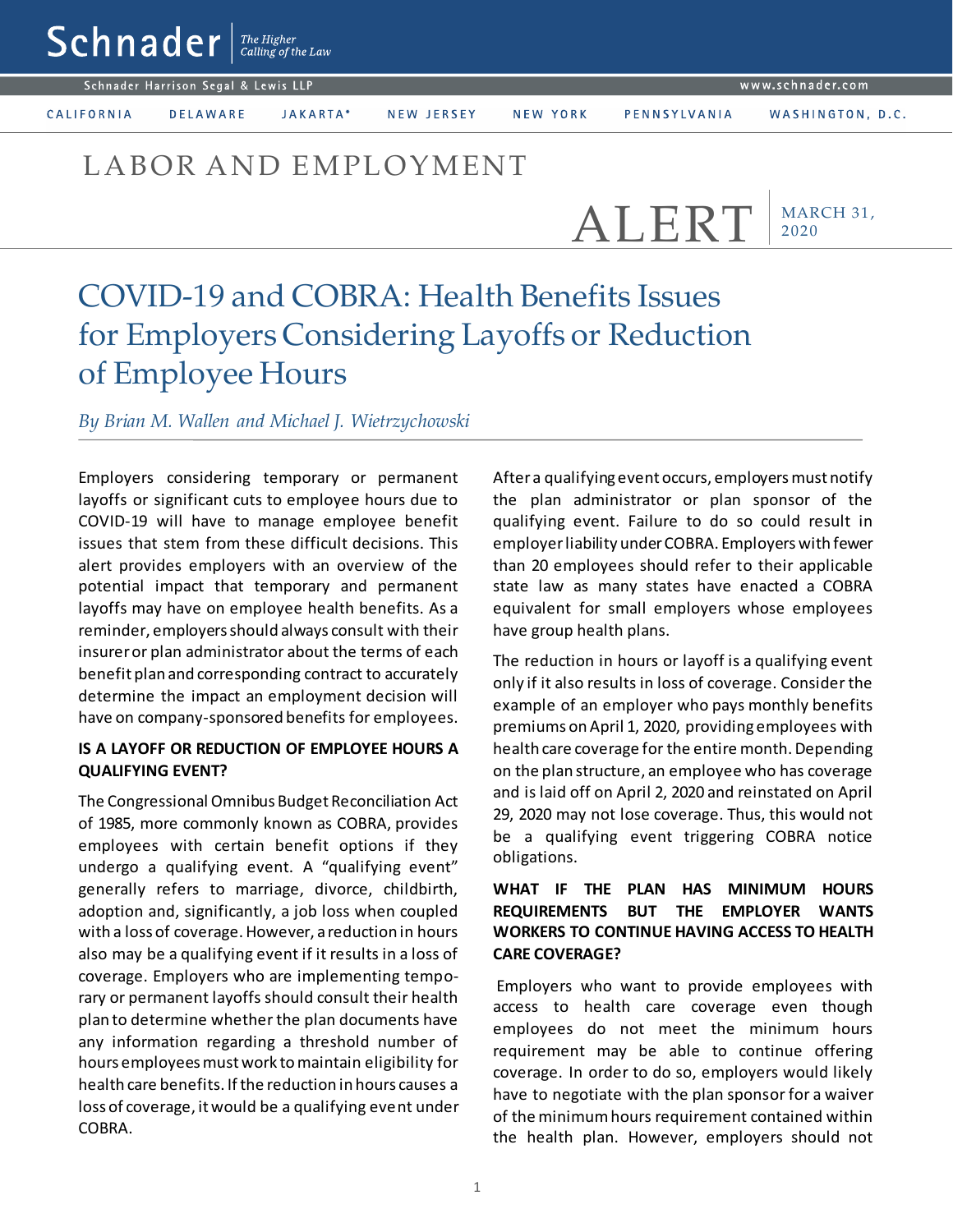communicate any potential change in the terms of a plan to employees who may be eligible for COBRA continuation until the change is finalized. Such a communication could create an enforceable right for an impacted employee. Instead, employers should speak with their plan sponsors and review the appropriate contracts before communicating any benefits qualification changes to employees. Once a change is negotiated, employers must update all summary plan descriptions. Following this update and confirmation that all notice obligations referenced in the respective plans are being followed, an employer would then be able to communicate the change to eligible individuals.

#### **CAN EMPLOYERS OFFER TO PAY PREMIUMS FOR EMPLOYEES WHO ARE LAID OFF?**

As with everything else related to benefit plans, employers who are interested in paying premiums for employees should first look at their plans to determine when the coverage is lost and whether non-employees can be covered. Generally, COBRA allows individuals to opt for continued coverage and to be directly charged up to 102 percent of the premium during any period of coverage. Obviously, it will be difficult for employees who are no longer receiving wages to pay this premium. An employer seeking to support these individuals may elect to subsidize premiums by paying all or part of the premium incurred by an employee after a layoff or reduction in hours. Employers who wish to subsidize premiums should consult the IRS rules regarding discrimination testing before making any final decision. Any discrimination in benefits that favors highly compensated employees could result in tax penalties to an employer or a highly compensated employee.

There may be other options for employers to assist employees, even when not providing a direct subsidy for continued coverage. For example, prior to the layoff, employees may consent to a pre-tax deduction equal to the premiums. Alternatively, employers may provide employees with an advance equal to the cost of the premiums with an understanding that the individual will repay the employer upon a return to work. Employers who permit pre-payment or advance

premiums to individuals must check their cafeteria plans (*e.g.,* flexible spending account plans), to ensure this course of action is permitted. Some employers may prefer to have employees directly pay premiums as they are incurred during the COBRA period.

Note that employers also should look to any state or federal COVID-19 assistance programs to determine whether relief is available and the terms and conditions for qualification.

#### **STATE LAW CONSIDERATIONS**

While the analysis discussed above applies to plans that are covered by federal COBRA obligations, employers should make sure that state obligations under mini-COBRA laws are also reviewed. For instance, Pennsylvania's mini-COBRA law applies only to non-ERISA employer plans that cover 2 to 20 employees and that do not have any work hours requirement. In comparison, New Jersey's mini-COBRA law applies to non-ERISA plans with 2 to 50 employees who work at least 25 hours per week. Thus, an employer with 21 employees based in New Jersey would be subject to both state and federal COBRA laws.

It is difficult to predict how the current pandemic may lead to changes to existing law in each state. In response to COVID-19, some states may engage in emergency rulemaking to lower the standards required for employees to continue to maintain employer-sponsored health care coverage. Ohio recently took this approach by requiring insurers operating in the state to continue coverage for employees who would otherwise be ineligible for coverage under an employer plan based on a reduction in hours.

#### **ALTERNATIVES TO LAYOFFS**

Employers may have another option besides layoffs and furloughs. The Coronavirus Aid, Relief, and Economic Security Act ("CARES"), which President Trump signed into law on March 27, 2020, incentivizes certain employers to retain their workforce. Employers may be eligible for tax credits if they continue paying salary and group health plan premiums for employees during periods when the business suffers a significant revenue decrease or